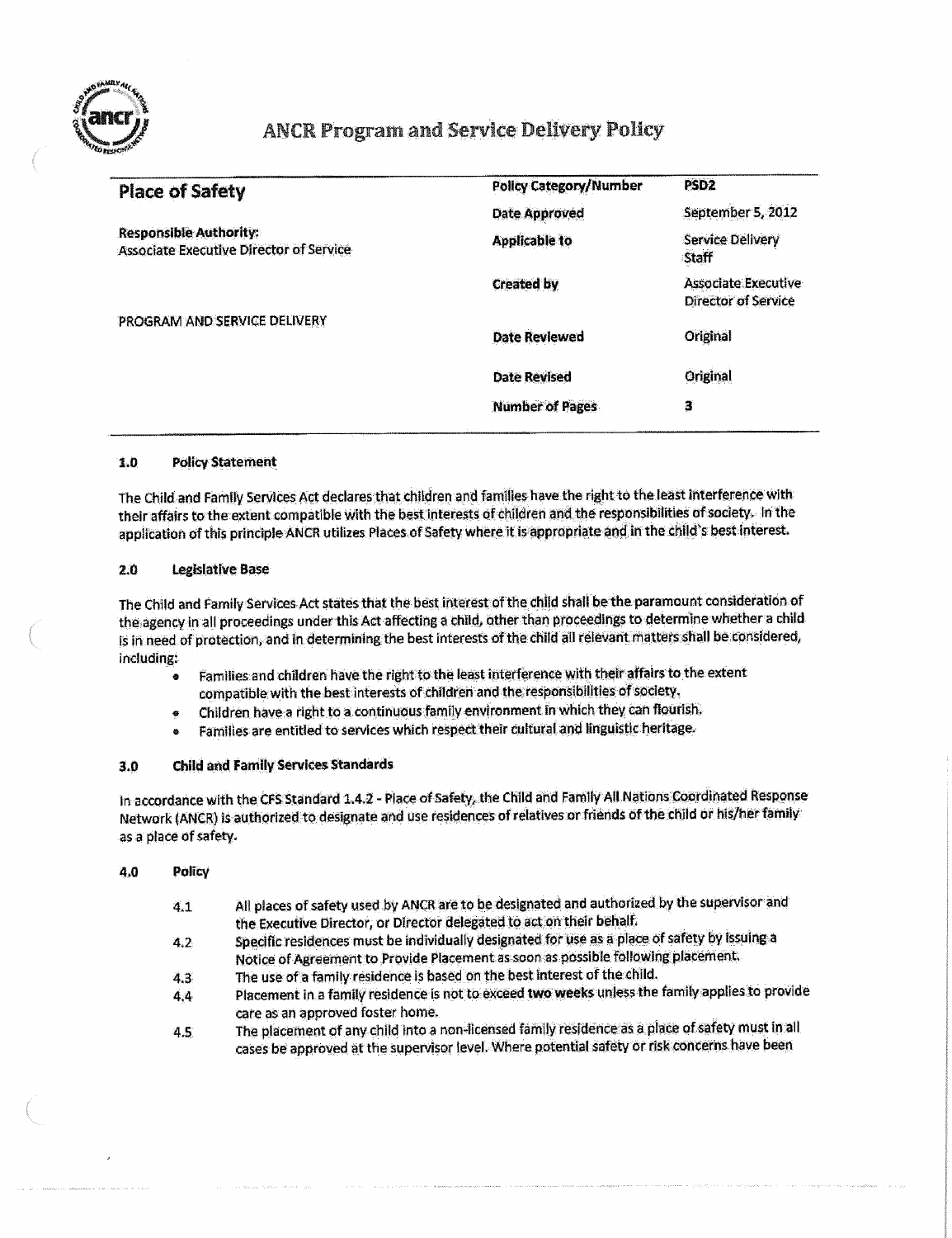

## **ANCR** Program **and Service Delivery Policy**

identified through required checks, Program Director approval is required. The placement requires the prior approval of the Executive Director or designate if:

- B Any adult in the home has an extensive prior child welfare history.
- \* Any adult in the home has a criminal risk assessment with a high designation.
- 4.6 Prior contact checks, Child Abuse Registry Checks and Criminal Record (vulnerable sector) Checks must be conducted on all adults who reside in the home.
- 4.7 The physical environment of the home must be adequate to meet the needs of the childfren) as per the Children's Foster Home Provincial Requirements Check List.

### Procedures

In addition to the procedures outlined in the CFS standards manual (1.4.2) the following procedures apply:

## Identifying Potential Place of Safety

- 1. ANCR worker apprehends the children} and determines that a Place of Safety is in the child{ren)'s best interest.
- 2. Parent and/or child are asked to identify potential Places of Safety and informed that the recommendations must meet requirements before being supported by ANCR.
- 3. Indentifying and contact information is gathered for all individuals residing within the home recommended for a Place of Safety,

## Assessment of a Potential Place of Safety

- 1. ANCR worker completes the Place of Safety package with the applicants and submits it to their supervisor for review and approval prior to or at the time of placement.
- 2. Prior contact checks, criminal risk assessments and Child Abuse registry checks must be completed on all adults in the home before any child is placed. The CFS Standards allow that, in emergency circumstances a place of safety may be used with checks to follow within 2 days of placement. An emergency use of a placement without prior checks in place requires supervisor approval and documentation in the Intake Module;
- 3. If any of the checks come back positive and the worker still sees merit in proceeding to designate the home as a Place of Safety, the circumstances of the record will be discussed with ANCR supervisor (and the place of safety applicants if necessary). Details and results of these conversations will be documented and retained on the intake Module.
- 4. In a situation where one ofthe adults in the home has a criminal risk assessment designated as high risk: A Place of Safety may not be designated nor a child placed without the prior approval ofthe Executive Director or Director delegated to act on their behalf.
- 5. Worker completes POS package which is forwarded to the supervisor and program director for authorizing signatures.
- 6. ANCR worker places the child/ren in the Place of Safety family residence and provides Place of Safety family with the Notice af Agreement to Provide Placement.

## Contact Following Approval of a Place of Safety

- 1. The worker will visit the home within 2 working days of designating a place af safety (CFS Standards Manual 1.4.2 (6}).
- 2. The worker continues to maintain contact as required under ANCR's Contact Policy and the Provincial CFS Standards.

## Administrative Follow Up for a Place of Safety

- 1. Place of Safety package is forwarded to the ANCR worker's assigned administrative assistant.
- 2> Administrative assistant opens an FCM file and a Child in Care file on CFSIS and enters the placement as a Place of Safety.